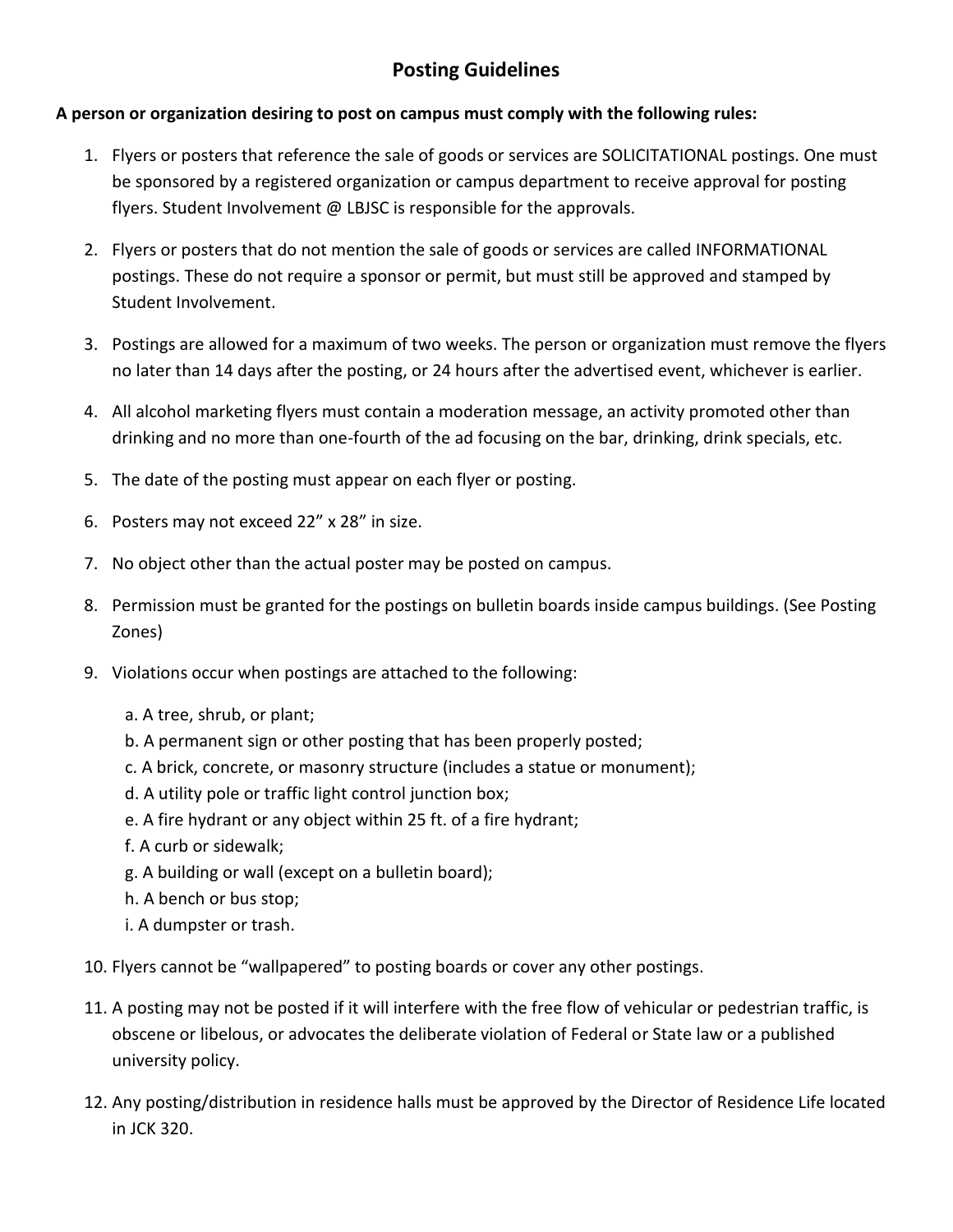## **Posting Zones**

Texas State University

Student Recreation Center (3)

Information Station near towel return Table inside turnstiles Front desk

Joann Cole Mitte Art (unlimited) Approved postings may be posted anywhere in building

Child Development Center (1) For parent information only

LBJ Student Center (4) Floors 2-5 near elevators

Roy F Mitte Technology & Physics (unlimited) Main office or post on doors

Health Professions (1) Main Entrance

```
Jerome & Catherine Supple Science (1) 
Across from room 273
```
Alkek Library (2) 1st floor student lounge 2<sup>nd</sup> floor elevators

Math Computer Science (1) 4<sup>th</sup> floor near elevator

Evans Liberal Arts (2) Across from the elevators.

The other is just across from Stairwell B.

Flowers Hall (5)

Across from room 341 Across from G, 1<sup>st</sup> floor, 2<sup>nd</sup> floor and 3<sup>rd</sup> floor elevators

Academic Services Building North (2)

1<sup>st</sup> floor University College

4<sup>th</sup> floor elevators

Kiosk (none)